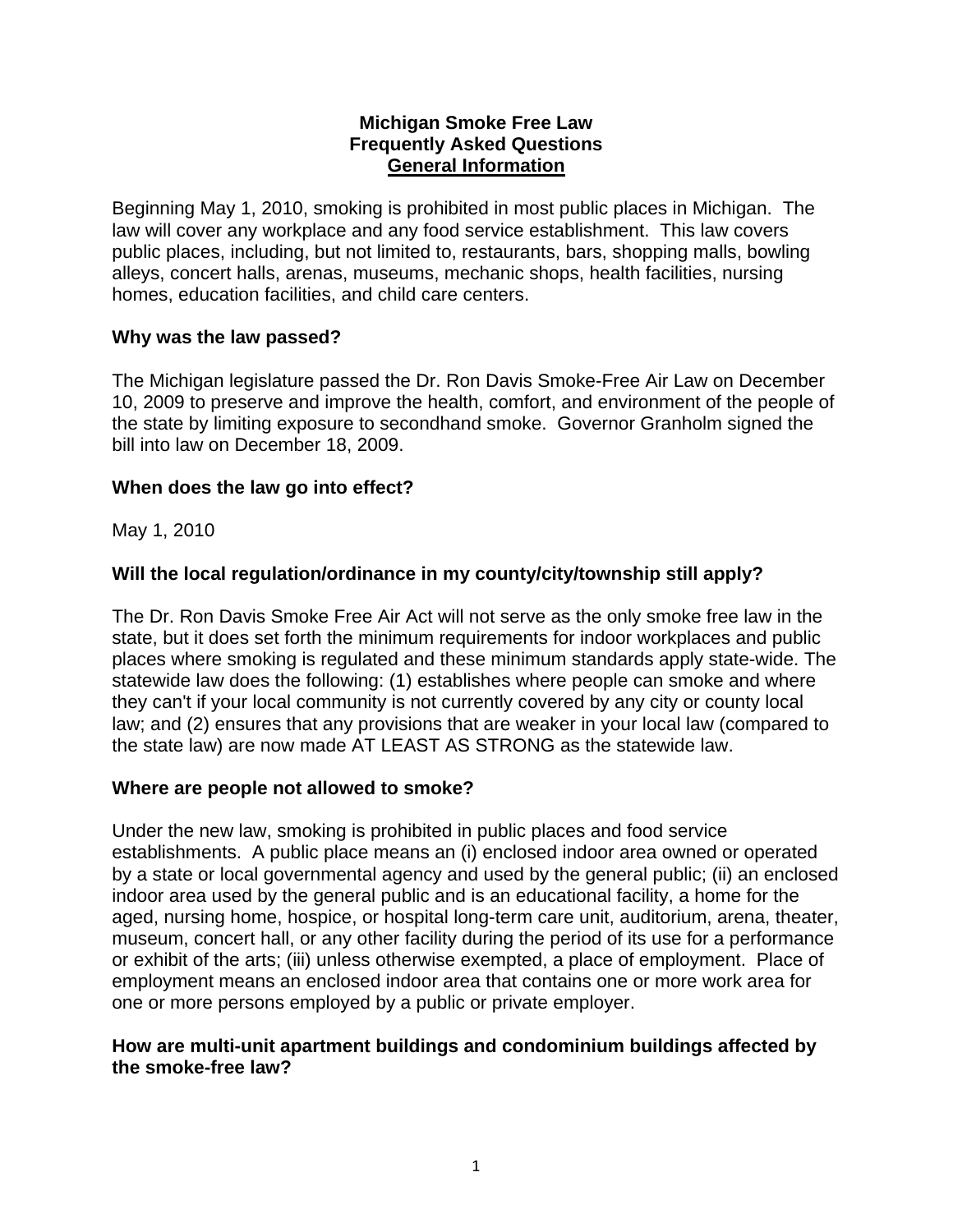All indoor common areas of apartment and condominium buildings must be smoke-free as of May 1, 2010. Living units of apartment and condominium buildings are not covered by the law. However, owners of apartment and condominium buildings are free to adopt smoke-free policies for their buildings which make the entire building smokefree, including all living units.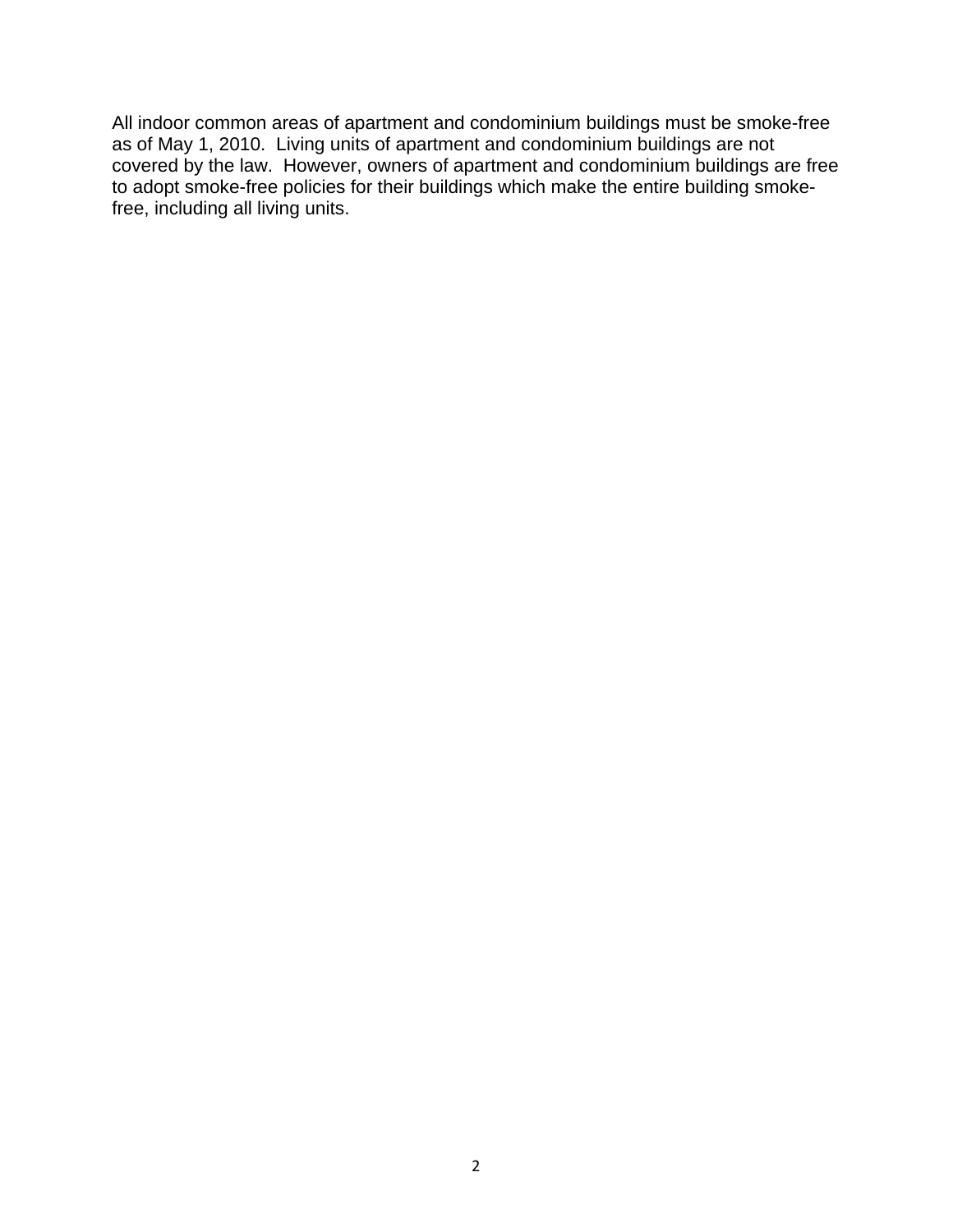# **Workplaces**

# **How is a place of employment defined?**

A place of employment means an enclosed indoor area that contains one or more work areas for one or more persons employed by a public or private employer. Work area means a site within a place of employment at which one or more employees perform services for an employer.

### **Is my home office exempt from the ban?**

Yes. You may smoke in a structure used primarily as the residence of the owner or lessee that is also used as an office for the owner/lessee and for no other employees is exempt from the ban.

### **Can I smoke in my private office in a commercial work establishment?**

No.

### **What do business operators need to do to comply with this law?**

Business operators shall prohibit smoking in areas where it is not permitted. Compliance is determined by the following:

- Clearly and conspicuously post "no smoking" signs or the international "no smoking" symbol at each entrance and in other areas where smoking is prohibited under this act. These other areas may include outdoor areas such as patios or rooftops where patrons are intended to receive service or consume food, beverages, or both.
- Removing ashtrays and other smoking paraphernalia from anywhere where smoking is prohibited. "Smoking paraphernalia" means any equipment, apparatus, or furnishing that is used in or necessary for the activity of smoking.
- Informing individuals smoking in violation of this act that they are in violation of state law and are subject to penalties.
- Refusing service to an individual smoking in violation of this act.
- Asking an individual smoking in violation of this act to refrain from smoking and, if the individual continues to smoke in violation of this act, ask him or her to leave.

### **Where are employees or patrons permitted to smoke?**

Smoking may be allowed in outdoor areas.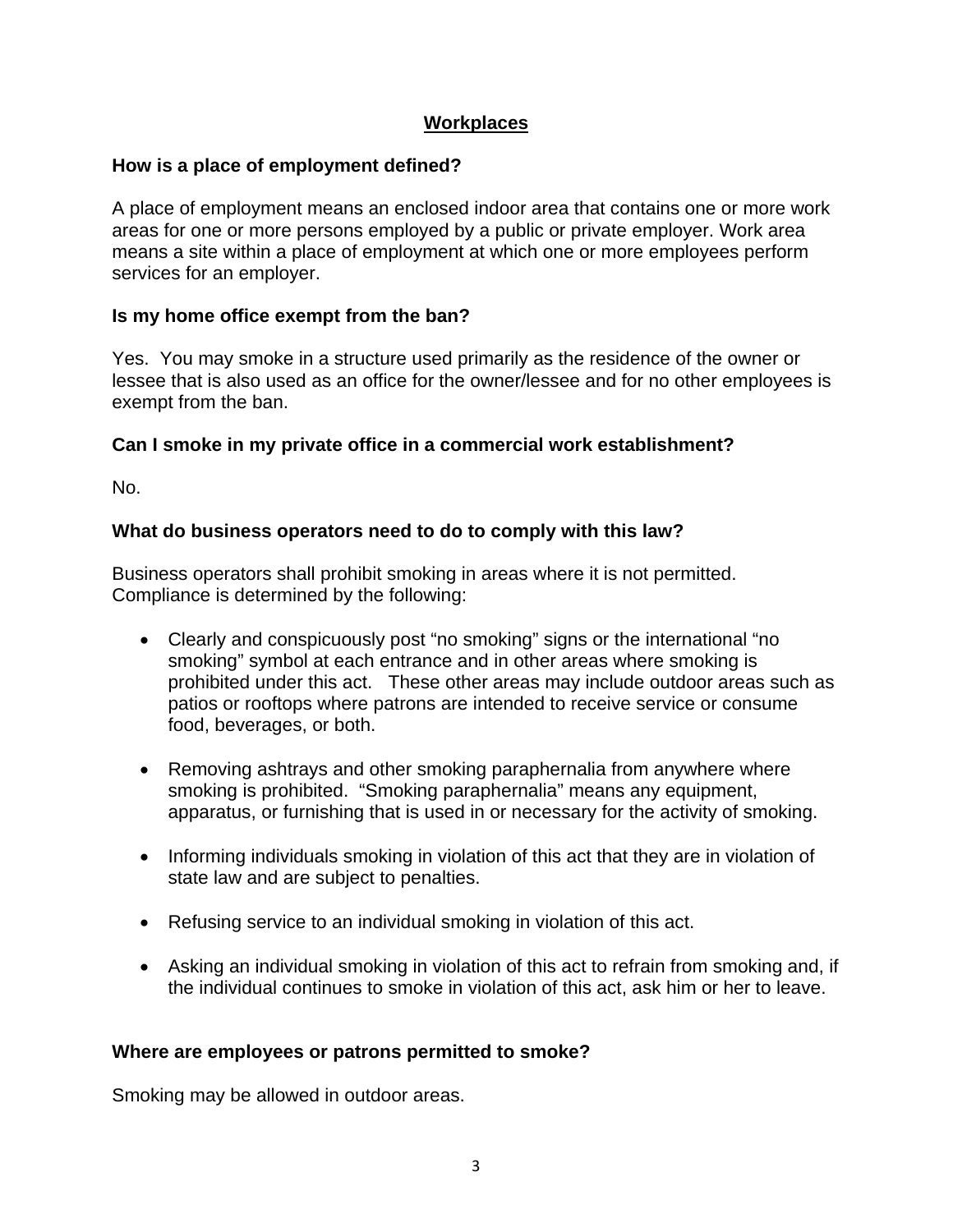### **How should I respond if someone is smoking in my establishment?**

You should politely ask the individual to stop smoking and inform them that they are in violation of the Smoke Free Law and they are subject to penalties. If the individual continues to smoke, you should refuse service to that individual and ask him or her to leave. It is recommended that you communicate this incident with your staff and log it into any tracking mechanism your establishment may have to document your actions.

#### **How far do people have to be from a building or entrance to smoke?**

The law is silent on distance requirements. However, please be advised there may be local regulations or ordinances that dictate distance requirements.

#### **Where does signage need to be placed?**

"No Smoking" signs or the international "no smoking" symbol must be clearly and conspicuously posted at all entrances to public places, food service establishments, and casinos subject to the smoke free law.

#### **Am I required to provide my employees with a smoking break?**

No. State law is silent on the issue of mandatory smoking breaks for employees.

### **Are hotel/motel guest rooms included in the smoke free law?**

Yes. Guest rooms must be smoke free as of May 1, 2010.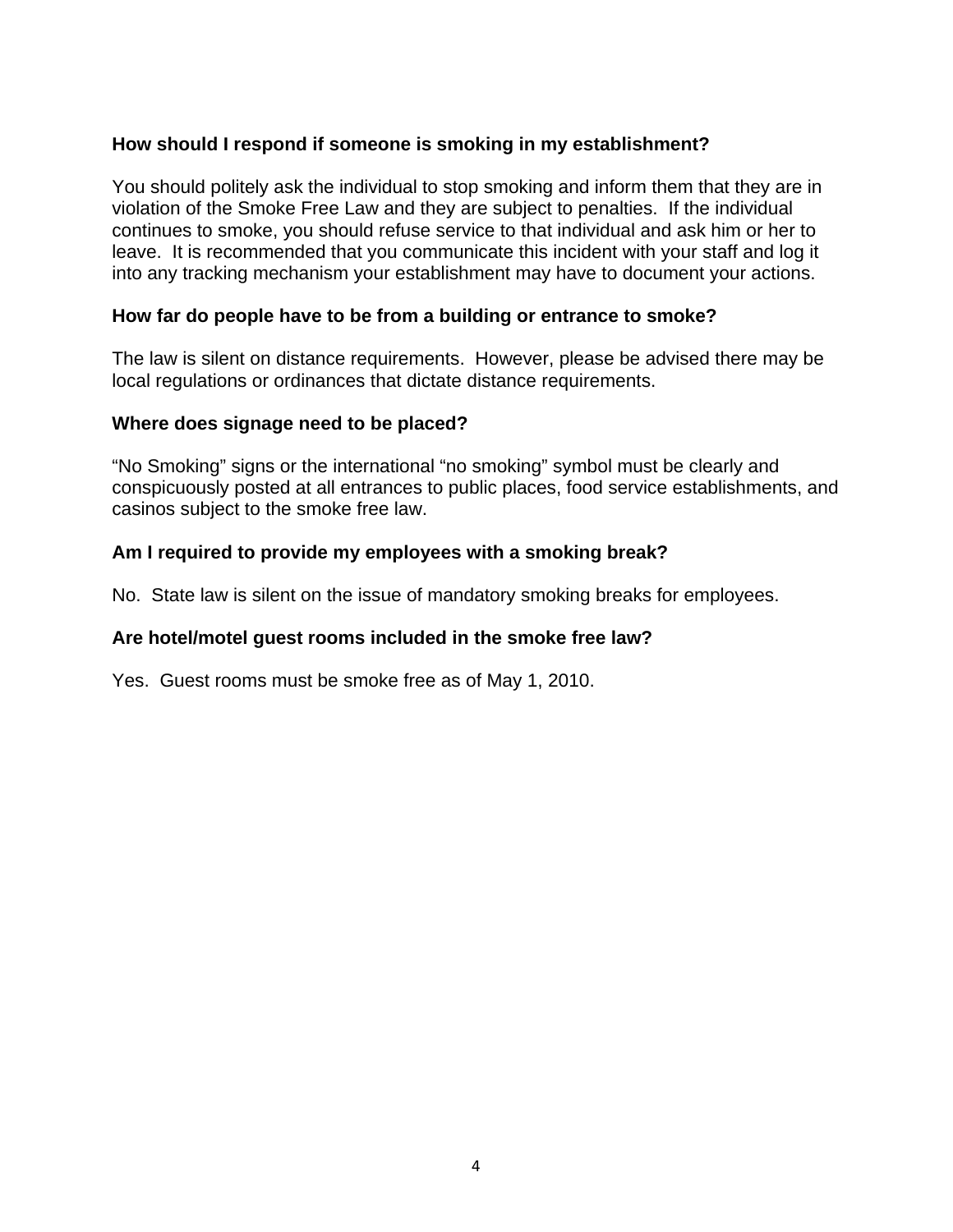# **Bars, Restaurants, and Other Food Service Establishments**

# **What is a food service establishment?**

A food service establishment is defined in section 1107(n) of the food law of 2000, 200 PA 92, MCL 289.1107 as: a fixed or mobile restaurant, a coffee shop, a cafeteria, short order café, luncheonette, grill, tearoom, sandwich shop, soda fountain, tavern, bar, cocktail lounge, nightclub, drive-in, industrial feeding establishment, private organization serving the public, rental hall, catering kitchen, delicatessen, theater, commissary, food concession, or similar place in which food or drink is prepared for direct consumption through service on the premises or elsewhere, and any other eating or drinking establishment or operation where food is served or provided for the public.

# **Where is smoking prohibited in a restaurant?**

Smoking is not allowed in any indoor area as well as outdoor areas such as patios or rooftops where patrons are intended to receive service or consume food, beverages, or both.

# **Where are restaurant guests or employees permitted to smoke?**

Smoking may be allowed in outdoor areas where food, beverages, or both are not intended to be served or consumed.

### **My establishment only has a liquor license, does the smoke free law still apply to me?**

Yes, your establishment is still considered a food service establishment under the Food Law Act No. 92 of 2000 as amended.

### **What do food service establishment operators need to do to comply with this law?**

Food service establishment operators shall prohibit smoking in areas where it is not permitted. Compliance is determined by the following:

- Clearly and conspicuously post "no smoking" signs or the international "no smoking" symbol at each entrance and in other areas where smoking is prohibited under this act. These other areas may include outdoor areas such as patios or rooftops where patrons are intended to receive service or consume food, beverages, or both.
- Removing ashtrays and other smoking paraphernalia from anywhere where smoking is prohibited. "Smoking paraphernalia" means any equipment, apparatus, or furnishing that is used in or necessary for the activity of smoking.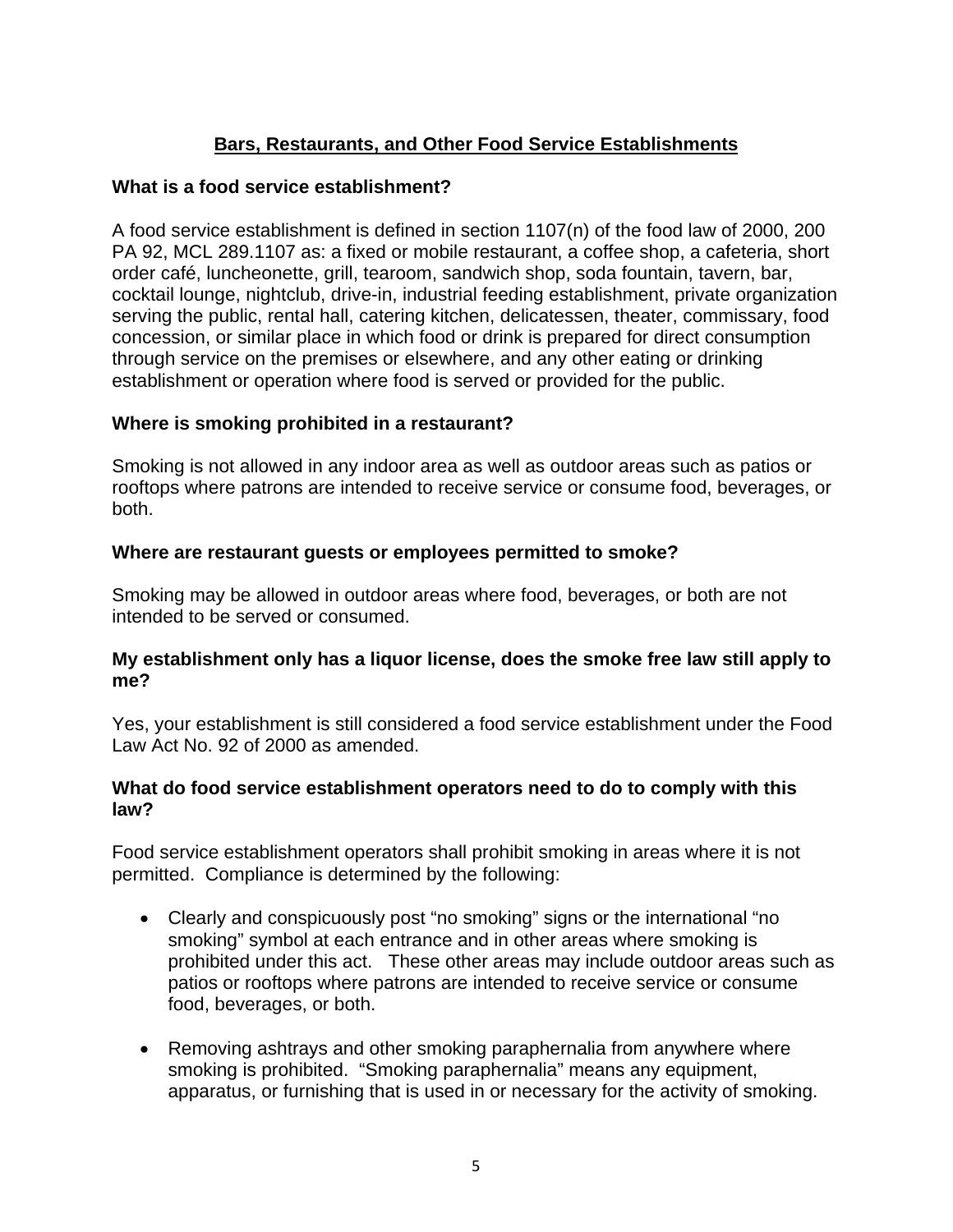- Informing individuals smoking in violation of this act that they are in violation of state law and are subject to penalties.
- Refusing service to an individual smoking in violation of this act.
- Asking an individual smoking in violation of this act to refrain from smoking and, if the individual continues to smoke in violation of this act, ask him or her to leave.

# **How should I respond if someone is smoking in my establishment?**

You should politely ask the individual to stop smoking and inform them that they are in violation of the Smoke Free Law and they are subject to penalties. If the individual continues to smoke, you should refuse service to that individual and ask him or her to leave. It is recommended that you communicate this incident with your staff and log it into any tracking mechanism your establishment may have to document your actions.

### **How does the local regulation/ordinance affect smoking in my establishment?**

Currently, local smoking ordinances and regulations do not apply to food service establishments.

### **How far do people have to be from my bar/restaurant to smoke?**

There is no specific distance requirement that people are required to be from a food service establishment to be able to smoke. However it is recommended that smoking not be allowed at entrances or other areas that may allow smoke to infiltrate the establishment. There may be local regulations that require a particular distance smokers can be from businesses that are not licensed as food service establishments.

### **Where does signage need to be placed?**

"No Smoking" signs or the international "no smoking" symbol must be clearly and conspicuously posted at all entrances (front, side and/or rear). Additionally, signs must be posted at other areas where smoking is prohibited which may include patios, rooftops, outdoor tables and other areas where foods and/or beverages are intended to be served and/or consumed. For mobile food units and special transitory food units, this is typically at the entrance and/or food preparation areas of the unit. Due to the varied nature of temporary food establishments, the local health departments will work with the individual vendors and festival coordinators to determine non smoking areas.

### **Who will provide the signage?**

It is the responsibility of the food establishment to comply with the provisions of this law.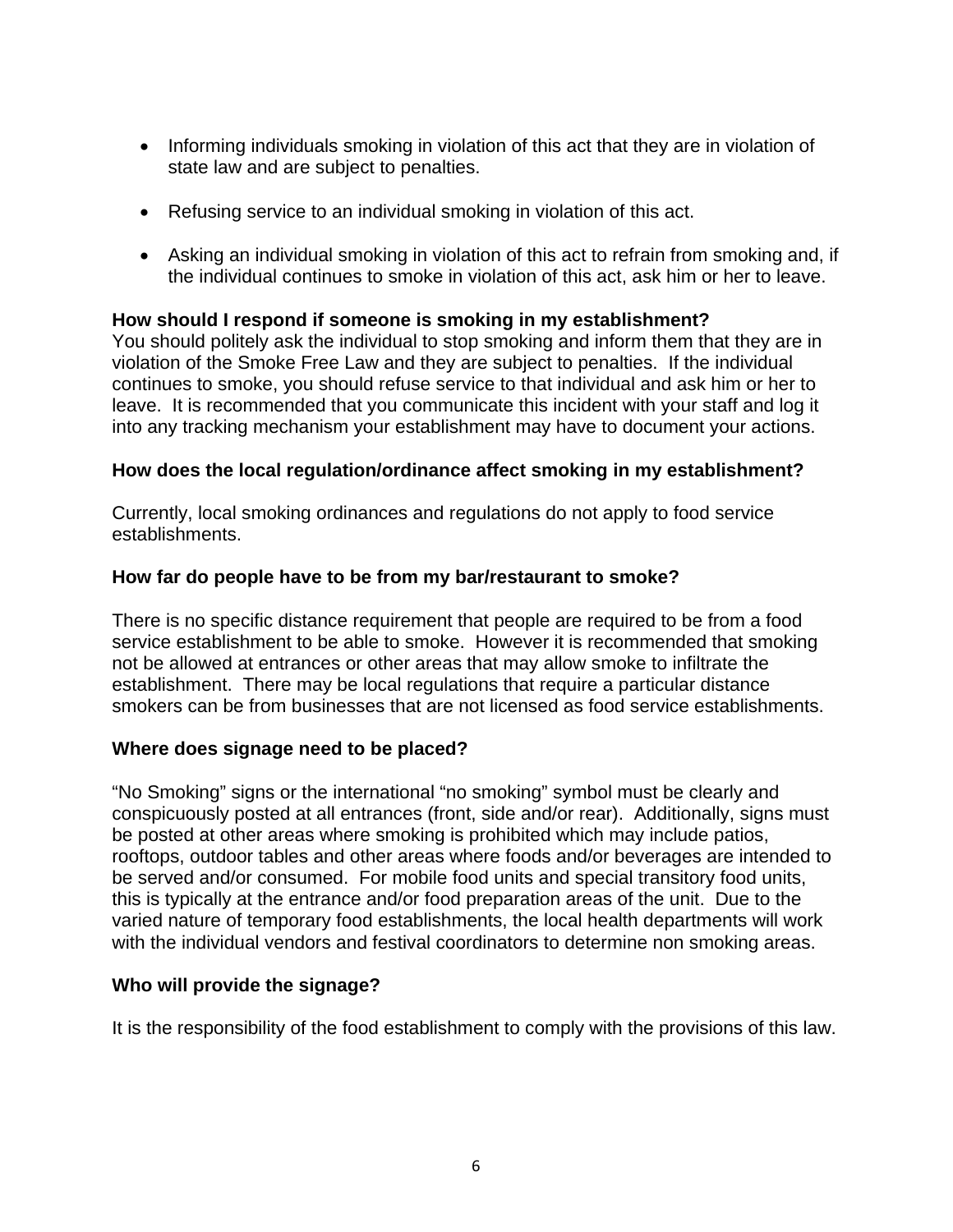# **Exemptions**

# **Are there any places that are not required to comply with the smoke free law?**

Yes. Cigar bars, tobacco specialty retail stores, and the gaming floors of casinos may be granted exemptions from the smoke free law.

### **How can my bar become a cigar bar?**

Cigar bars must file an affidavit for an exemption with the Michigan Department of Community Health on or before June 1, 2010 and must renew that exemption by January 31 of each subsequent year. The cigar bar must also meet the following requirements:

- **Gross Revenue:** The cigar bar must demonstrate that it generated 10% or more of its total gross annual income from the on-site sale of cigars and the rental of on-site humidors.
- **Physically Separated:** The cigar bar must be located on premises that are physically separated from any areas of the same or adjacent establishment in which smoking is prohibited. Physically separated means an area that is enclosed on all sides by any combination of solid walls, windows, or doors that extend from floor to ceiling. Smoke may not infiltrate into those nonsmoking areas.
- **Humidor:** The cigar bar must have an installed, on-site humidor. A humidor means an enclosure or fixture that is stationary and used for the humidification of cigars that is on the premises of the establishment.
- **No Minors:** The establishment must not allow individuals under the age of eighteen to enter during the time the cigar bar is open for business.
- **Retail:** The cigar bar must allow only the smoking of cigars on the premises that retail for over \$1.00 per cigar.
- **Cigars Only:** The cigar bar must prohibit the smoking of all other tobacco products.

# **How can I become a Tobacco Specialty Retail Store?**

Tobacco specialty retail stores must file an affidavit for an exemption with the Michigan Department of Community Health on or before June 1, 2010 and must renew that exemption by January 31 of each subsequent year. The tobacco specialty retail store must also meet the following requirements: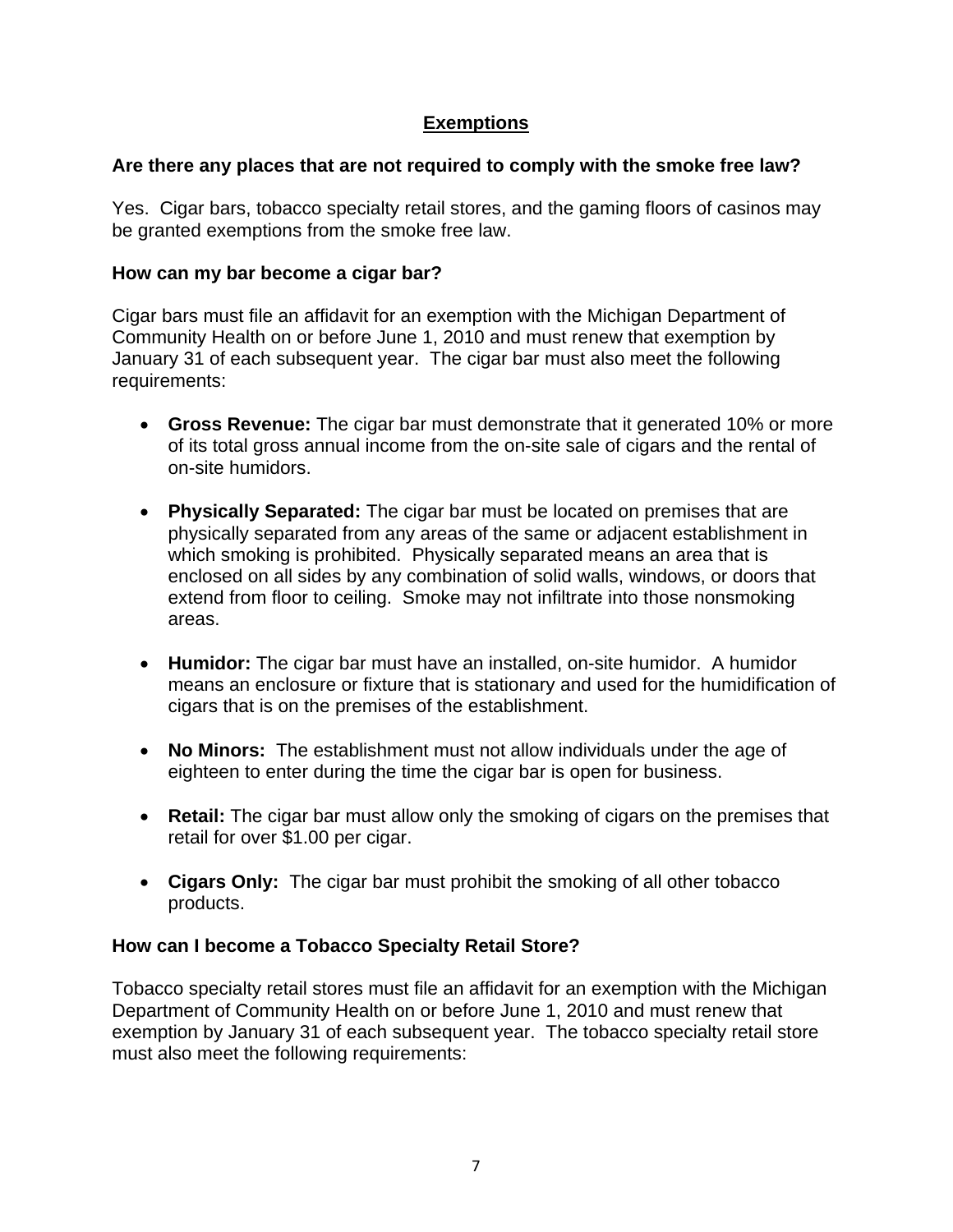- **Gross Revenue:** The tobacco specialty retail store must generate 75% or more of its total gross annual income from the on-site sale of tobacco products and smoking paraphernalia.
- **Physically Separated:** The tobacco specialty retail store must be located on premises that are physically separated from any areas of the same or adjacent establishment in which smoking is prohibited. Physically separated means an area that is enclosed on all sides by any combination of solid walls, windows, or doors that extend from floor to ceiling. Smoke may not infiltrate into those nonsmoking areas.
- **No Minors:** The establishment must not allow individuals under the age of eighteen to enter during the time the tobacco specialty retail store is open for business.

### **What happens if I sell my cigar bar or tobacco specialty retail store?**

Both you and the purchaser of the establishment must notify the Department of Community Health of the sale in order to update the exemption information on file. The establishment will retain its exemption for the remainder of the calendar year, but the new owner/operator must file an affidavit with the Department after January 1 but before January 31 of each subsequent year.

### **What happens if I relocate my cigar bar or tobacco specialty retail store?**

You must notify the Department of Community Health of the relocation in order to update the exemption information on file.

### **What are the requirements for casinos?**

The gaming areas of Detroit's three casinos are exempted from the smoke free law. Every bar, restaurant, conference room, and lobby space outside of the gaming floor will be required to be smoke free. However, state law does not govern Native American land, so smoking may be allowed at tribal casinos.

### **How does the smoke free law apply to bingo halls and private clubs?**

Bingo halls are not exempt from the smoke free law. Any establishment that serves food or beverages – which requires a license from the state – cannot allow smoking, even if it only serves once a week or once a year. If clubs don't serve food or beverages, but employ at least one person, they must be smoke free.

### **Is my hookah bar exempt?**

A hookah bar may qualify as a tobacco specialty retail store. A hookah bar may not have a food service license, a liquor license, or both.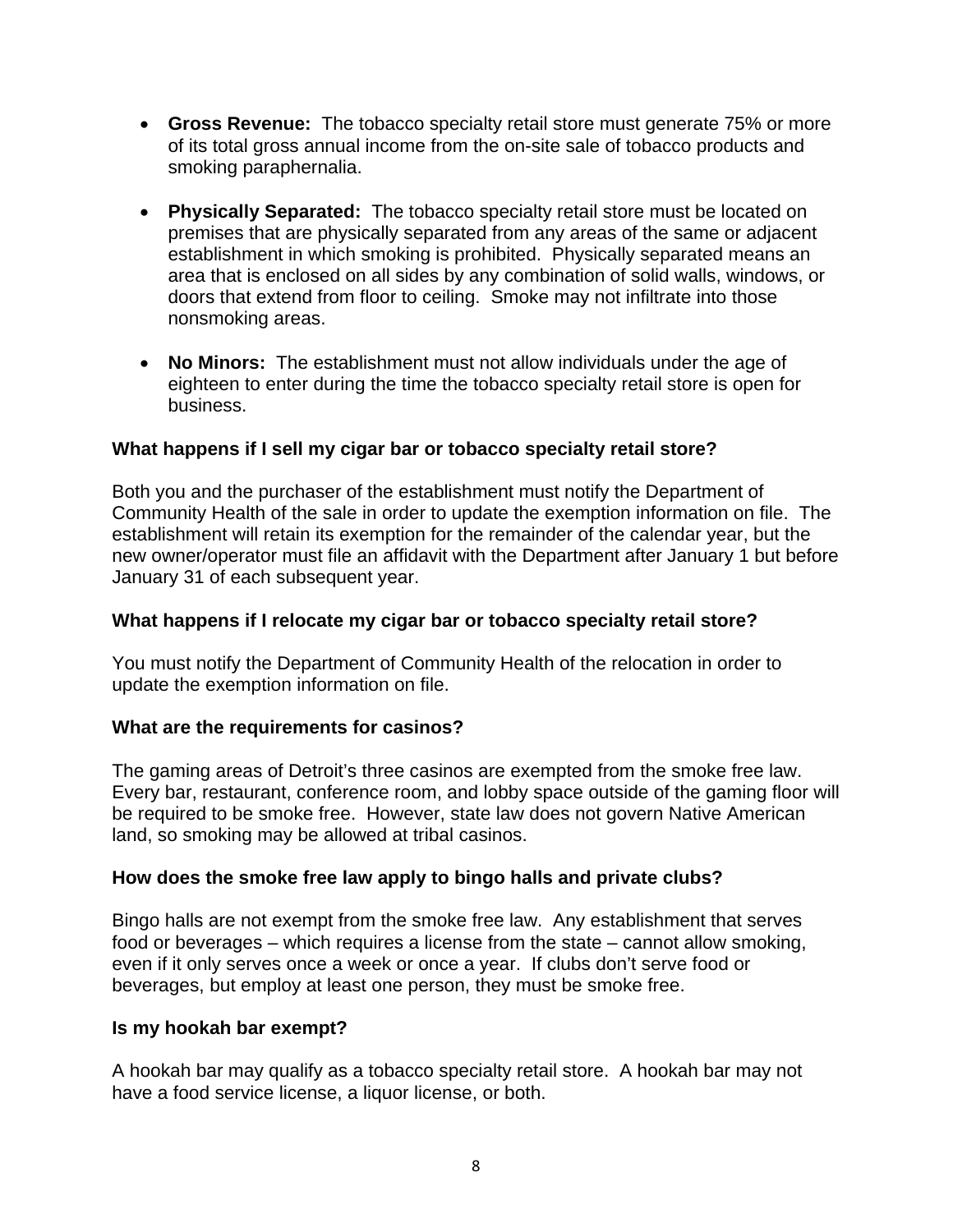### **Can I serve food in a tobacco specialty retail store?**

A tobacco specialty retail store may sell packaged, non-potentially hazardous foods, bottled beverages, or both, in incidental amounts, such as less than five percent of gross sales. If the facility has more than 5% of their sales from packaged foods and beverages, then the facility might require a food establishment license from the Michigan Department of Agriculture and may no longer be eligible to allow smoking. Additionally, if food preparation, food service, or other related activities that would require a food service license are found at the establishment, then the facility would lose its exemption and would no longer be eligible to allow smoking.

### **Can customers bring food into a tobacco specialty retail store?**

The owner of a tobacco specialty retail store may allow customers to bring in food for his or her personal consumption. A customer may also have food delivered to the tobacco specialty retail store for his or her personal consumption.

### **Can foods be catered to a tobacco specialty retail store?**

No. Catering operations are an extension of a food service license and there is no smoking allowed at a food service establishment.

### **Where can I find the affidavits to apply for an exemption from the smoke free law?**

The affidavits can be found at [www.michigan.gov/smokefreelaw](http://www.michigan.gov/smokefreelaw)

### **What if I don't have a Tobacco Tax License, can my tobacco specialty retail store or cigar bar apply for an exemption?**

Yes. You must provide the Michigan Department of Community Health with valid proof that demonstrates you have paid all of the necessary state excise taxes on tobacco products.